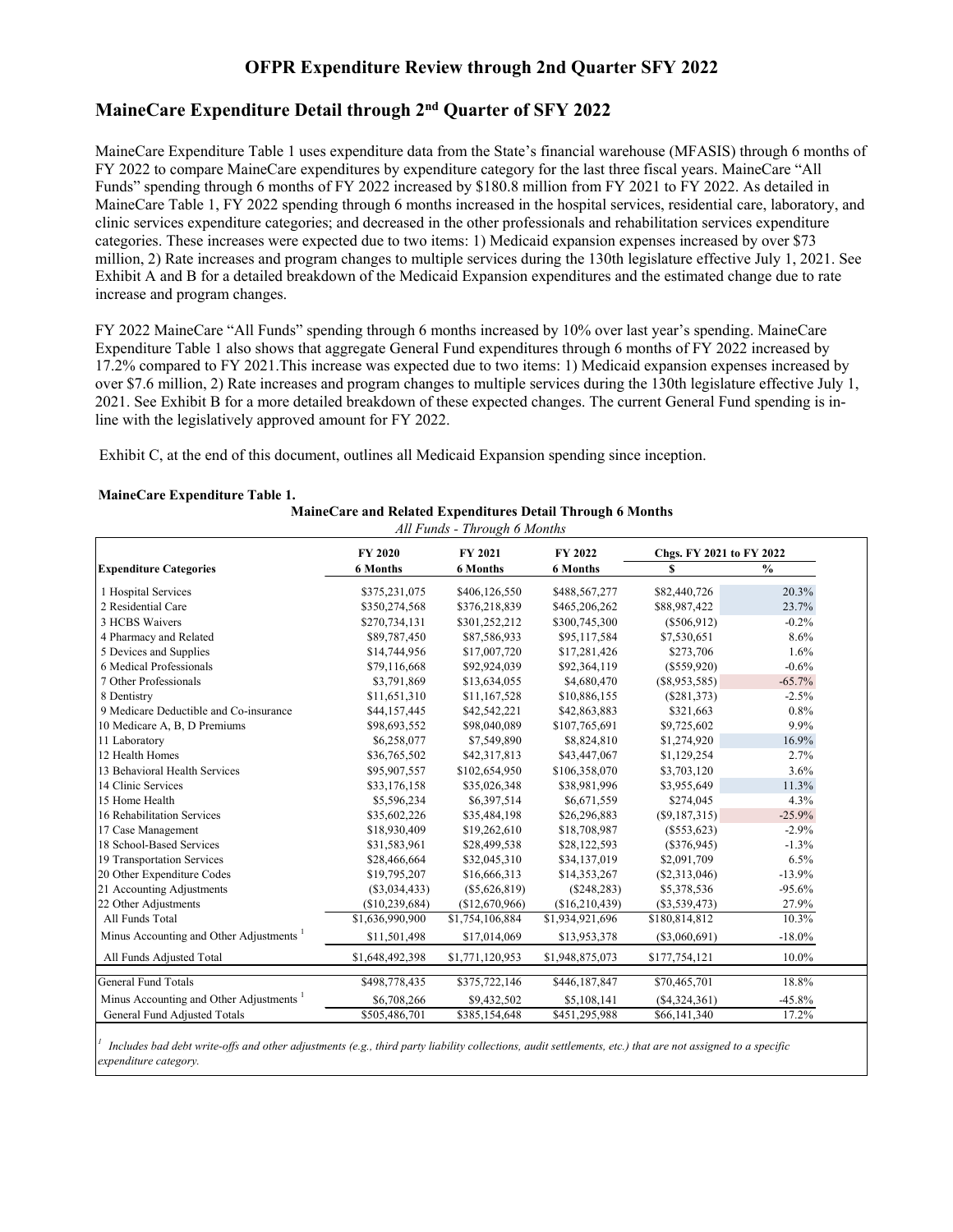### **Exhibit A**

#### **Medicaid Expansion Impact - By Funds**

*Through the 2nd Quarter of SFY 2022*

| <b>Expenditure Categories</b>          |    | <b>SFY 2021</b> |     | <b>SFY 2022</b> |          | <b>Difference</b> |
|----------------------------------------|----|-----------------|-----|-----------------|----------|-------------------|
| 1 Hospital Services                    | S  | 145,728,161     | S   | 206,092,816     | <b>S</b> | 60,364,654        |
| 2 Residential Care                     | S  | 6,262,675       | S   | 5,878,882       | -S       | (383, 792)        |
| 3 HCBS Waivers                         | S  | 2,319,042       | S   | $(121,672)$ \$  |          | (2,440,714)       |
| 4 Pharmacy and Related                 | \$ | 33,498,048      | S   | 36,985,875      | S        | 3,487,826         |
| 5 Devices and Supplies                 | S  | 3,010,436       | S   | 3,519,651       | S        | 509,215           |
| 6 Medical Professionals                | \$ | 24,534,865      | S   | 27,890,145      | S        | 3,355,280         |
| 7 Other Professionals                  | S  | 1,020,990       | S   | 1,213,966       | -S       | 192,976           |
| 8 Dentistry                            | \$ | 1,331,614       | S   | 1,294,826       | S        | (36, 788)         |
| 9 Medicare Deductible and Co-insurance | \$ | 122,571         | S   | 241,318         | -S       | 118,747           |
| 11 Laboratory                          | \$ | 3,220,825       | \$. | 3,513,114       | S.       | 292,289           |
| 12 Health Homes                        | S  | 6,272,266       | S   | 7,828,658       | S        | 1,556,392         |
| 13 Behavioral Health Services          | S  | 13,673,579      | S   | 16,437,633      | S        | 2,764,054         |
| 14 Clinic Services                     | S  | 10,214,853      | S   | 12,186,475      | S        | 1,971,623         |
| 15 Home Health                         | \$ | 841,485         | S   | 864,345         | S        | 22,859            |
| 16 Rehabilitation Services             | \$ | 720,968         | S   | 692,301         | \$.      | (28, 667)         |
| 17 Case Management                     | \$ | 755,057         | S   | 841,509         | S        | 86,452            |
| 18 School Based Services               | \$ | 14,666          | S   | 10,711          | S        | (3,955)           |
| 19 Transportation Services             | \$ | 8,821,772       | S   | 10,871,824      | S        | 2,050,052         |
| 20 Other Expenditure Codes             | S  | 8,741           | S   | 6,913           | S        | (1,828)           |
| <b>Medicaid Expansion Total</b>        | S  | 262,372,614     | \$  | 336,249,290     | S        | 73,876,676        |

| <b>Ouarterly Estimated Increase From Rate Changes through the 2nd Ouarter SFY 2022.</b>       |            |
|-----------------------------------------------------------------------------------------------|------------|
| Many of the changes were effective July 1, 2022 and would increase overall spending. These    |            |
| are estimates based on the initial appropriations and allocations provided by the legislature |            |
| and will not be exact spending.                                                               | 87,126,859 |
|                                                                                               |            |

**Estimated All Funds increase when including program changes and rate increases \$ 161,003,535**

#### **Exhibit B**

#### **Medicaid Expansion Impact - By Funds** *Through the 2nd Quarter of SFY 2022*

|  | <b>Inrough the 2nd Quarter of SFY 2022</b> |  |  |
|--|--------------------------------------------|--|--|
|  |                                            |  |  |

| <b>Expenditure Categories</b>          |    | <b>SFY 2021</b> |    | <b>SFY 2022</b> |    | <b>Difference</b> |
|----------------------------------------|----|-----------------|----|-----------------|----|-------------------|
| 1 Hospital Services                    | \$ | 17,117,506      | S  | 22,573,187      | S  | 5,455,681         |
| 2 Residential Care                     | \$ | 651,965         | S  | 604,997         | S  | (46,969)          |
| 3 HCBS Waivers                         | S  | 2,319,042       | S  | $(122, 146)$ \$ |    | (2,441,188)       |
| 4 Pharmacy and Related                 | \$ | 7,399,885       | S  | 10,154,156      | S  | 2,754,271         |
| 5 Devices and Supplies                 | \$ | 408,786         | S  | 545,802         | S  | 137,016           |
| 6 Medical Professionals                | S  | 2,953,194       | S  | 3,478,159       | S  | 524,965           |
| 7 Other Professionals                  | S  | 126,930         | S  | 150,558         | S. | 23,628            |
| 8 Dentistry                            | S  | 174,162         | S  | 173,598         | S  | (564)             |
| 9 Medicare Deductible and Co-insurance | \$ | 15,588          | S  | 30,712          | S. | 15,124            |
| 11 Laboratory                          | S  | 386,899         | S  | 445,313         | S. | 58,414            |
| 12 Health Homes                        | \$ | 741,513         | S  | 968,826         | S. | 227,313           |
| 13 Behavioral Health Services          | \$ | 1,602,096       | S  | 1,965,034       | S. | 362,938           |
| 14 Clinic Services                     | \$ | 1,227,077       | S  | 1,514,916       | S. | 287,839           |
| 15 Home Health                         | S  | 88,663          | S  | 97,124          | S. | 8,461             |
| 16 Rehabilitation Services             | \$ | 82,938          | £. | 86,211          | S. | 3,274             |
| 17 Case Management                     | S  | 78,538          | S  | 96,296          | S. | 17,759            |
| 18 School Based Services               | S  | 1,466           | £. | 1,071           | S  | (396)             |
| 19 Transportation Services             | S  | 1,132,504       | S  | 1,423,803       | S. | 291,299           |
| 20 Other Expenditure Codes             |    | 882             | S  | 691             | S  | (191)             |
| <b>Medicaid Expansion Total</b>        | S  | 36,509,637      | S  | 44,188,311      | S  | 7,678,674         |

**Quarterly Estimated Increase From Rate Changes through the 2nd Quarter SFY 2022. Many of the changes were effective July 1, 2022 and would increase overall spending. These are estimates based on the initial appropriations and allocations provided by the legislature and will not be exact spending.**

\$22,879,255.50

**Estimated General Fund increase when including program changes and rate increases \$ 30,557,929**